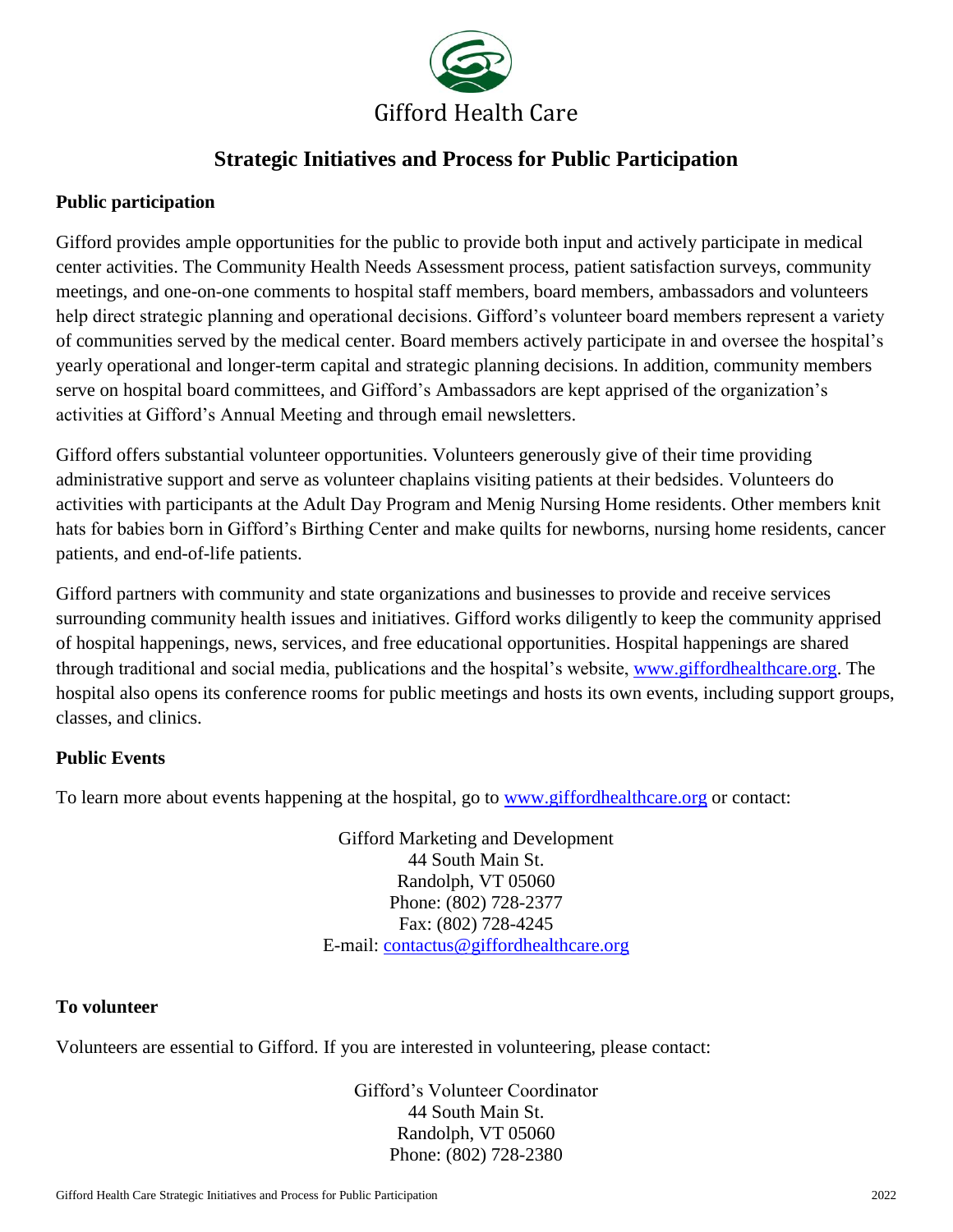# **To join the Auxiliary**

The Gifford Medical Center Auxiliary is a separate, non-profit organization committed to supporting community health primarily through the proceeds of a well-run and popular Thrift Shop. To join the Auxiliary's large and active membership, please contact:

> Gifford Auxiliary PO Box 95 Randolph, VT 05060 Phone: (802) 728-2617 E-mail: [contactus@giffordhealthcare.org](mailto:contactus@giffordhealthcare.org)

# **Strategic initiatives**

Gifford engages in extensive strategic planning to identify and implement initiatives the organization wants to achieve over the coming years. Hospital leadership, including the volunteer board, monitors the progress of these initiatives to ensure success. Typically, this process is renewed every three years and considers Gifford's mission, core values, and the needs of the community and community partners. Hospital and community leaders are currently finalizing the 2022 plan. The plan focuses on:

- People and Culture
- Population Health
- **Infrastructure**
- Governance

For more information about Gifford's strategic plan, please contact:

Gifford Administration 44 South Main St. Randolph, VT 05060 Phone: (802) 728-2304

For more information about capital expenditure plans, refer to the financial sections of this report or contact:

Gifford Accounting 44 South Main St. Randolph, VT 05060 Phone: (802) 728-7751

### **To contact the board**

To find out more about the hospital's governance and board activities, contact the executive assistant to the President and CEO at:

> Administration Gifford Medical Center 44 South Main St.